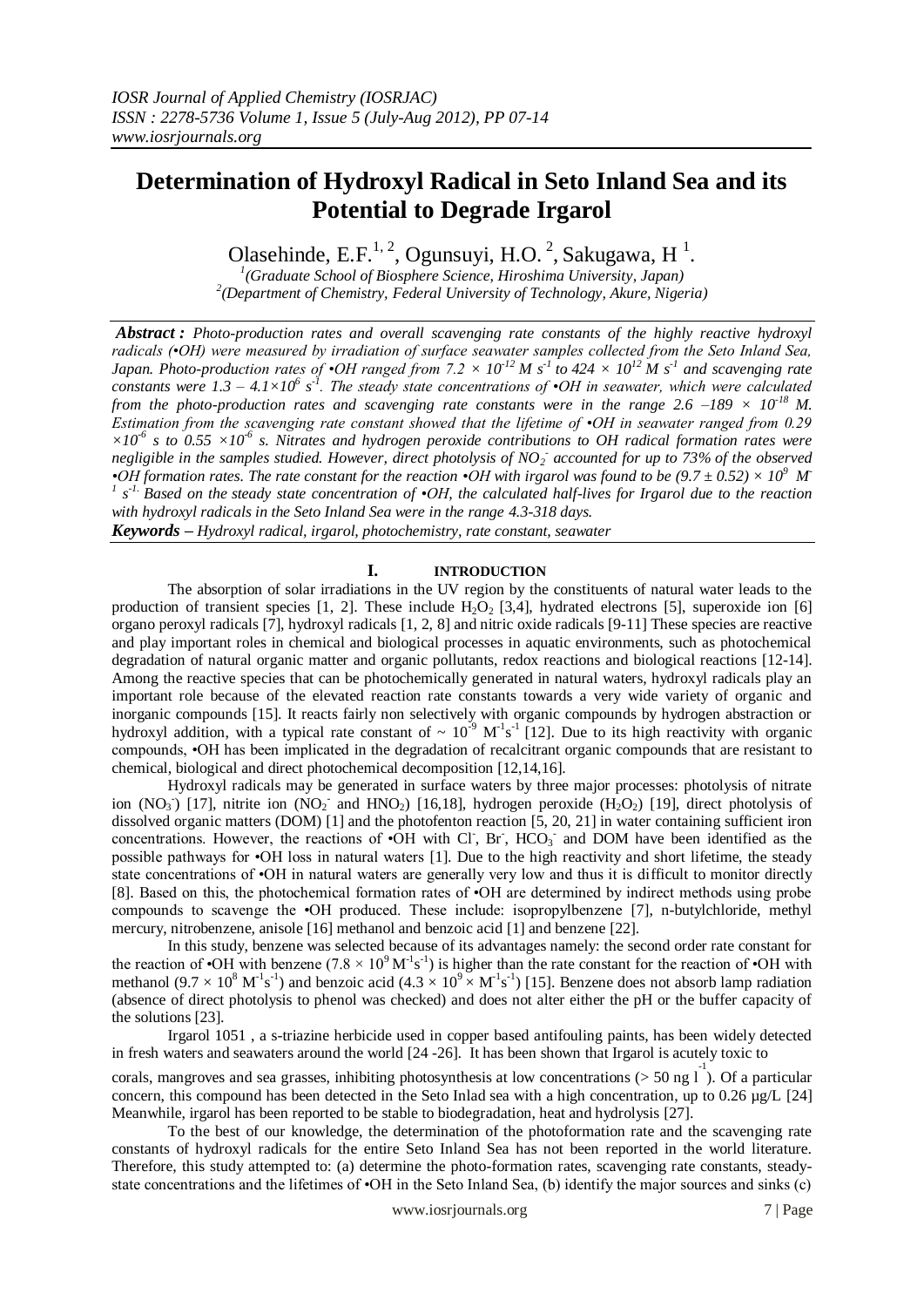estimate the lifetime of an herbicidal compound, irgarol, due to the reaction with •OH in the in the Seto Inland Sea.

## **II. EXPERIMENTAL**

## **2.1 Reagents and Chemicals**

All reagents were reagent grade and used as received unless otherwise stated. All solutions were prepared with ultra-pure water obtained from a Milli-Q Plus system (Millipore;  $\geq 18.2$  M $\Omega$  cm). Acetonitrile and benzene were purchased from Nacalai Tesque (HPLC grade > 99.5%). Commercial phenol standard stock solution (100 mg  $\tilde{L}^{-1}$  of phenol) and potassium hydrogen phthalate were purchased from Sigma- Aldrich Japan. Irgarol was obtained from Sigma-Aldrich Laborchemikalien (Seelze, Germany). Sodium nitrite, sodium nitrate, sodium chloride, sodium sulphate, Iron (II) sulphate , sulphanilamide, were purchased from Katayama Chemical Industries (Guaranteed grade). H<sub>2</sub>O<sub>2</sub> stock solution (ca.30%) was obtained from Wako Pure Chemical Industries and the concentration of the diluted stock solution was determined based on the molar extinction coefficient at 240 nm  $\{\varepsilon = 38.1M^{-1}cm^{-1}$  [28] 2-Nitrobenzaldehyde and N-1-naphthylethelenediamine dichloride were purchased from Tokyo Kasei Kogyo.

## **2.2 Water Samples**

.

Surface seawater (salinity  $28.8 - 33.7$  %, pH  $8.0 - 8.2$ ) samples from various locations were collected from the Seto Inland Sea using Niskin sampling bottles and a Sea-Bird CTD carousel multi sampling system (SBE-9plus). Samplings were conducted during the cruise of Hiroshima University's R/V Toyoshio Maru on September 3–4, 2007; October 20 –24, 2008, and October 5–9, 2009. The sampling stations are shown in Fig. 1. Samples were immediately transferred to clean 1 L amber glass bottles. Water samples were filtered through a pre-cleaned glass fiber filter (Advantech, 0.45 *μ*m nominal rating) and stored in the dark at 4 °C until analysis. Analyses were completed within 2 weeks of sample collection.



**Fig. 1: Map showing the sampling locations in the Seto Inland Sea**

# **2.3 Irradiation Experiments**

In the irradiation experiments, a solar simulator (Oriel model 81160-1000, Oriel Corp.) equipped with a 300 W Xe lamp (ozone free, model 6258, Oriel Corp.) was used. To simulate actual solar irradiance, wavelengths less than 300 nm were filtered out by optical filters (Oriel AM 0 and AM1.0, Oriel Instruments). Derbalah et al., 2004. The photochemical reactions were performed in a custom-made quartz glass cell (Workshop for Advanced Techniques, Hiroshima University). The quartz glass reaction cell was 5 cm in diameter, 1.5 cm in length and had a 20 mL capacity. The solution inside the cell was gently stirred with a Teflon stirring bar and maintained at ca. 20 °C using a Neslab RTE 111 recirculating water bath. The daily actinic flux of the solar simulator was determined by measuring the degradation rate of an  $8 \mu M$  standard solution of 2-NB using the same quartz cell that was used for the photochemical experiments. The apparent first-order photolysis rate constant for the degradation of 2-nitrobenzaldehyde  $(J_{2NB})$  was determined by HPLC with a UV detector set at an absorbance wavelength of 260 nm. The separations were carried out on the same column as that used for the  $\cdot$ OH determinations, with an acetonitrile - water mixture (40/60, v/v) as eluent at a flow rate of 1 mL min<sup>-1</sup>. The  $J_{2NB}$  values for the solar simulator ranged from 0.0094 to 0.0057s<sup>-1</sup>. However, all data related to photochemical reactions were normalized to a 2-NB degradation rate of 0.0093  $s^{-1}$  which was determined at noon under clear sky conditions in Higashi – Hiroshima city (34° 25' N) on May 1, 1998 [22]

## **2.4 Ancillary measurements**

Nitrate and Nitrite were determined spectrophotometrically by a HITACHI K-1000 flow-injection analyzer equipped with and without a home-made copperized cadmium column [29]. Hydrogen peroxide was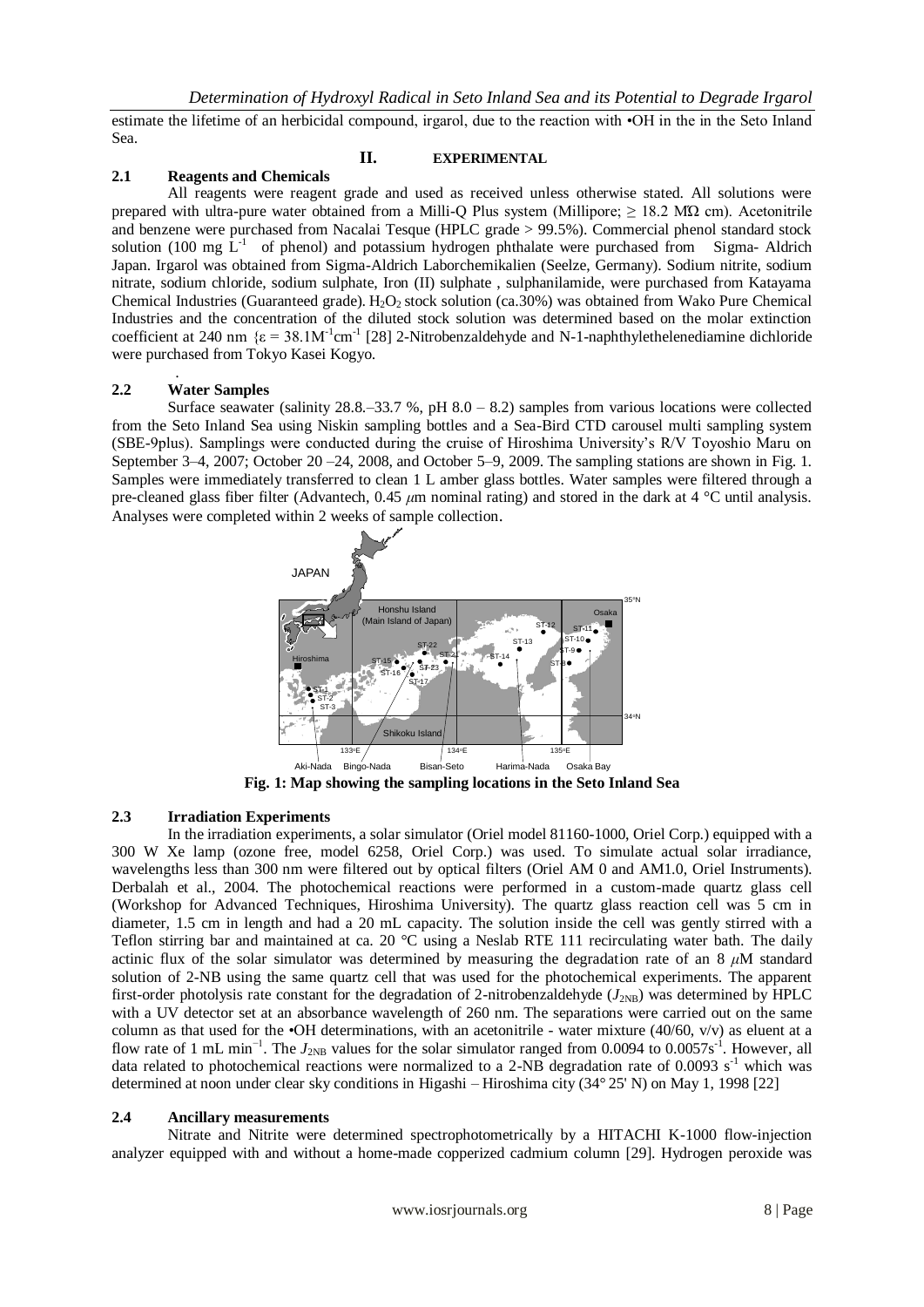determined by the method described by Olasehinde *et al*. [30]. The concentration of dissolved organic carbon (DOC) was determined by using a Shimadzu TOC5000A TOC Analyzer.

#### **2.5 General procedures of OH radical determination in seawater**

The method for the determination of OH radicals in seawater is essentially that described by Arakaki et al [22]. To determine the •OH photoformation rates, seawater samples with 1.2 mM benzene were irradiated in the same quartz glass cell that was used for the determination of 2-NB degradation rate. The irradiated samples with the probe were withdrawn at regular intervals for HPLC analysis. The phenol formed due to the reaction of the photo-formed •OH with benzene was analyzed by reversed-phase HPLC system equipped with RP-18 GP column (150  $\times$  4.6 mm I.D., 5  $\mu$ m) column. The fluorescence detector was operated at excitation and emission wavelengths of 270 and 298 nm, respectively. The mobile phase was  $CH_3CN:H_2O = 40:60$  (v/v), with a flow rate of 1 mL min<sup>-1</sup>. The concentration of phenol was determined by using a calibration standard prepared and run on the same day of the illumination experiment. The photoformation rate of phenol  $(R_n)$  was determined from the slope of the plots of total concentration of phenol versus cumulative irradiation time using a linear regression fit. Thus, the  $\cdot$ OH photoformation rate ( $R_{OH}$ ) was calculated by:  $R_{\text{OH}} = R_{\text{p}} / F_{\text{b}} \times Y_{\text{p}}$ 

where  $R_p$  is the photoformation rate of phenol in water samples (M s<sup>-1</sup>),  $Y_p$  the yield of phenol formed per benzene oxidized •OH (Mean  $\pm$  standard deviation = 0.75  $\pm$  0.07 [23] and  $F_b$  the fraction of •OH that reacts with benzene.  $F_b$  in Seto Inland Sea seawater samples was reported to be 0.68 [8]. For the purpose of calculating  $R_{OH}$  in (1), the values for  $Y_p$  and  $F_b$  were used accordingly.

For the determination of the scavenging rate constants ( $\sum (k_{s,OH}[S])$ ), aliquots of benzene stock solution were added to different aliquots of the seawater sample to give initial benzene concentrations from  $0. 2 - 2.0$  mM. The solutions were irradiated for a total period of 60 min and analyzed for phenol at regular intervals. A Plot of 1/*R*<sub>phenol</sub> against 1/ [benzene] yields a straight line (Fig.2). From the results of the least square regression line for the relationship between 1/  $R_{\text{phenol}}$  and 1/ benzene,  $\sum$  ( $k_{\text{sOH}}$  [S]) in the water samples was calculated by using the y-intercept, slope and the rate constant of benzene for the reaction with  $\cdot$ OH ( $k_b$ ,OH:  $7.8 \times 10^9$ M<sup>-1</sup>s<sup>-1</sup>, [15]) as follows:

 $\sum (k_{\rm s, OH}[S]) =$  slope ×  $k_{\rm b, OH}$  / y-intercept (2) The •OH lifetime ( $\tau$ <sub>OH</sub>) can then be defined as:  $\tau_{\text{OH}} = 1/\sum (k_{\text{s} \cdot \text{OH}}[S])$  (3) and steady-state concentrations of OH radicals were estimated by using (4).  $[e\text{OH}]_{ss} = R_{OH} / \sum (k_{s,\text{OH}}[S]$  $_{\text{OH}}$  [S (4)



**Figure 2:** Relationship between  $1/R_{\text{phenol}}$  and  $1/$  [benzene] in seawater. The values for the y-intercept and slope are  $2.27 \times 10^{10}$  sM<sup>-1</sup> and  $2.23 \times 10^{7}$ s, respectively. Correlation coefficient ( $r^2$ ) = 0.997

#### **III. RESULTS AND DISCUSSION**

#### 3.1. **Rate constants for •OH formation from the photolysis of nitrate, nitrite and hydrogen peroxide**

Table 1 shows the results of  $\cdot$ OH photoformation rate constants ( $J_{i,OH}$ ) from the photolysis of NO<sub>2</sub>,  $NO<sub>3</sub>$  and  $H<sub>2</sub>O<sub>2</sub>$  in aqueous solutions. Photoformation rate constants of hydroxyl radicals were calculated using the following relationship:

$$
R_{i, \text{OH}} = J_{i, \text{OH}} \quad [i] \tag{5}
$$

where  $R_{i,OH}$  (M s<sup>-1</sup>) is the OH photoformation rates from "i", and [i] is the concentration (M) of NO<sub>2</sub>, NO<sub>3</sub> and H<sub>2</sub>O<sub>2</sub>. To estimate the  $J_{i,OH}$ , •OH photoformation rates were determined by the irradiation of sodium nitrate (50 – 250 µM), sodium nitrite (  $1-5$  µM) and hydrogen peroxide (20 –100 µM) solutions. The concentration of photochemically formed phenol increased linearly with an increase in the concentrations of NO<sub>2</sub>, NO<sub>3</sub> and H<sub>2</sub>O<sub>2</sub>. Thus,  $J_{i,OH}$  was estimated from the plots of  $R_{i,OH}$  versus concentrations of " i " by linear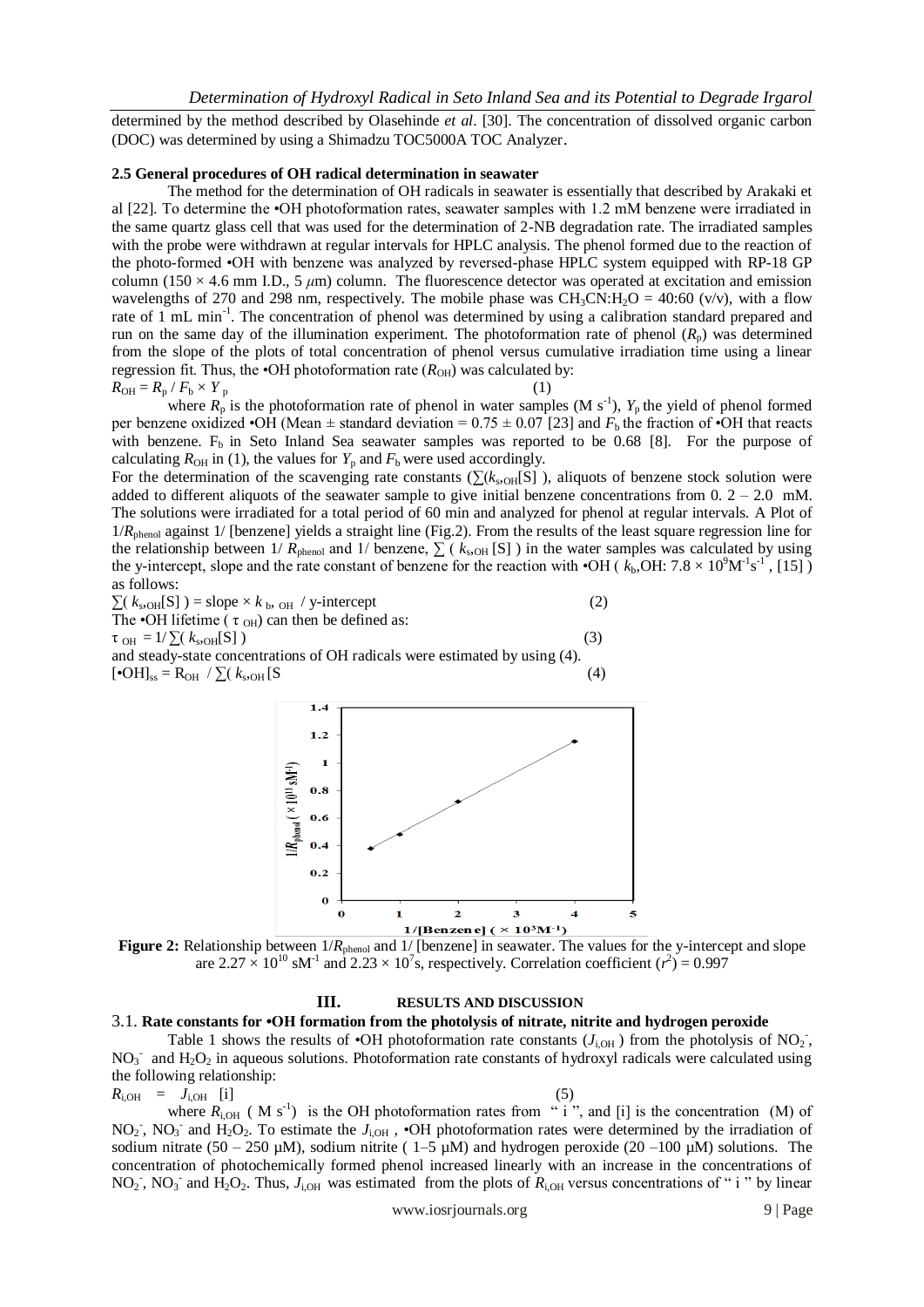regression analysis. The results obtained in this study are in good agreement with those previously reported [1, 8].

**Table 1.** The rate constant  $(s^{-1})$  for  $\cdot$ OH photoformation from the photolysis of nitrate, nitrite and hydrogen peroxide in water

| Light<br>source | Sample   | NO <sub>3</sub> | NO <sub>2</sub>                                                   | $H_2O_2$                                                          | Reference                           |
|-----------------|----------|-----------------|-------------------------------------------------------------------|-------------------------------------------------------------------|-------------------------------------|
| Xe lamp         | Seawater |                 |                                                                   | $2.28 \times 10^{-7}$ $2.45 \times 10^{-5}$ $3.2 \times 10^{-6}$  | This study                          |
| Xe lamp         | Milli-O  |                 |                                                                   | $2.40 \times 10^{-7}$ $2.67 \times 10^{-5}$ $4.1 \times 10^{-6}$  | This study                          |
| Xe lamp         | Seawater |                 |                                                                   | $1.63 \times 10^{-7}$ $2.24 \times 10^{-5}$ $2.10 \times 10^{-6}$ | Takeda et al. (2004) <sup>a</sup>   |
| Sunlight        | Seawater |                 | $3.00 \times 10^{-7}$ $2.30 \times 10^{-5}$ $4.10 \times 10^{-6}$ |                                                                   | Mopper <i>et al.</i> $(1990)^{b}$   |
| Xe lamp         | MilliO   |                 | $1.79 \times 10^{-7}$ $2.07 \times 10^{-5}$ $3.36 \times 10^{-6}$ |                                                                   | Takeda et al. (2004) <sup>a</sup>   |
| Xe lamp         | MilliO   |                 |                                                                   | $2.53 \times 10^{-7}$ $2.76 \times 10^{-5}$ $2.76 \times 10^{-6}$ | Nakatani et al. (2007) <sup>c</sup> |
| Sunlight        | MilliO   |                 | $2.43 \times 10^{-7}$ $2.81 \times 10^{-5}$ $3.52 \times 10^{-6}$ |                                                                   | Arakaki et al.(1998) <sup>d</sup>   |

<sup>c, d</sup> Rate constants normalized to  $J_{2-NB} = 0.0093 s^{-1}$ .

<sup>a</sup> Rate constants normalized to  $J_{2-NB} = 0.00854$  s<sup>-1</sup>

 $h$  Rate constant normalized to natural sunlight at midday, midsummer, latitude 50 $^{\circ}$  N

#### 3.2 **Photoformation rates of •OH in Seto Inland Sea**

The hydroxyl radical photoformation rates in the Seto Inland Sea are reported in Table 2. As shown in the Table, •OH photoformation rates ranging from  $7.2 \times 10^{-12}$  M s<sup>-1</sup> in Bingo nada to  $424 \times 10^{-12}$  M s<sup>-1</sup> in Osaka bay were measured in the Seto Inland Sea. Hydroxyl radical formation rates ranging from  $2.8 - 8.2 \times 10^{-12}$  M s<sup>-1</sup> [1] and  $5.7 - 49.5 \times 10^{-12}$  [31] have been reported for open-ocean surface waters and coastal waters, respectively. This indicates that •OH formation rates in Osaka bay are one order of magnitude higher than those reported for other coastal waters. The reason for this discrepancy is presently unclear. However, Osaka Bay has been described as a semi-enclosed bay surrounded by many factories and residential areas. Moreover, the major rivers such as Yodo River, Yamato River, Kanzaki River and so on, empty into Osaka Bay through the big cities, Kyoto, Osaka, [32]. Annual flow of fresh water from two large rivers, the Yodo River and the Yamato River, is about 14  $\text{km}^3$  yr<sup>-1</sup> and this value corresponds to one-third of the total seawater volume of Osaka bay [33]. Meanwhile, previous report had established that very elevated OH formation rates ( $\sim 10^{-10}$  M s<sup>-1</sup>) were observed in river waters collected from the Kurose River, Hiroshima prefecture, Japan [8]. Therefore, it is conceivable that the high •OH formation rates in Osaka bay are probably due to the influx of river waters which introduced various industrial and domestic waste waters to the bay.

**Table 2:** Hydroxyl radical photoformation rates in Seto Inland Sea

| Sampling location | Date       | Photoformation rate ( $10^{-12}$ Ms <sup>-1</sup> ) |      |      |         |
|-------------------|------------|-----------------------------------------------------|------|------|---------|
|                   |            |                                                     | min  | max  | average |
| Hiroshima bay     | Sept. 2007 | 20                                                  | 9.6  | 49.8 | 32.3    |
| Aki nada          | Oct. 2008  | 10                                                  | 12.3 | 35.6 | 21.5    |
| Bingo nada        | Oct. 2008  | 5                                                   | 7.2  | 18.2 | 13.5    |
| Bisan seto        | Oct. 2008  | 5                                                   | 13.2 | 42.1 | 25.4    |
| Harima nada       | Oct. 2008  | 5                                                   | 22.4 | 62.3 | 39.6    |
| Osaka bay         | Oct. 2009  | 5                                                   | 128  | 424  | 284.5   |

To get better insight into the sources of •OH in the Seto Inland Sea, the concentrations of well-known •OH sources, such as  $NO_3$ ,  $NO_2$  and  $H_2O_2$  were determined and were presented in Table 3.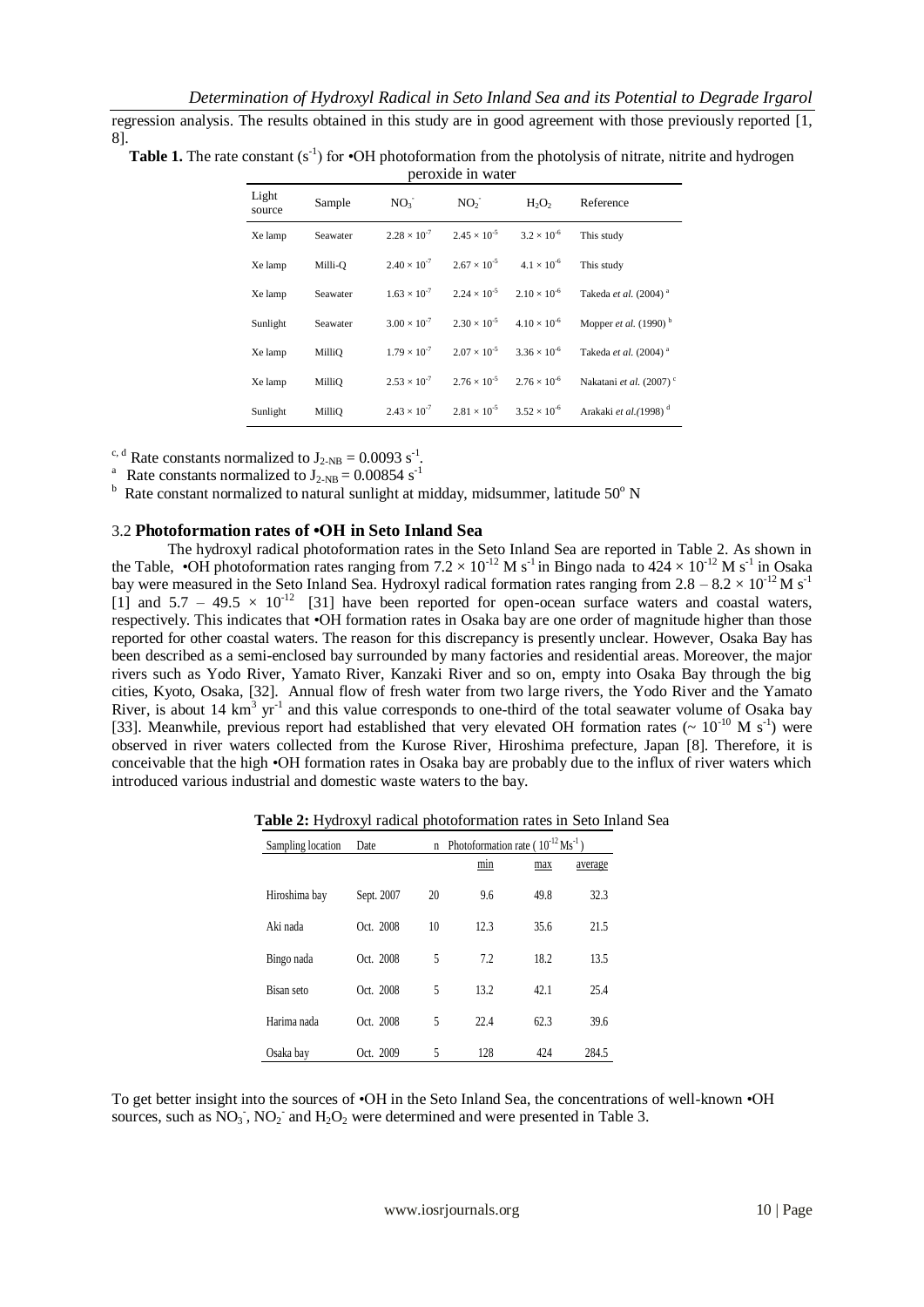| <b>Table 3:</b> Concentrations of OH radical sources in Seto Inland Sea |                      |      |                |      |               |      |               |      |  |  |
|-------------------------------------------------------------------------|----------------------|------|----------------|------|---------------|------|---------------|------|--|--|
| <b>Sampling</b><br>location                                             | NO <sub>2</sub> (µM) |      | $NO3$ ( $µM$ ) |      | $H_2O_2($ nM) |      | $DOC$ (ppm)   |      |  |  |
|                                                                         | Range                | Mean | Range          | Mean | Range         | Mean | Range         | Mean |  |  |
| Hiroshima bay                                                           | $0.03 - 1.48$        | 0.69 | $0.4 - 6.38$   | 3.78 | Nd            | Nd   | $1.31 - 1.65$ | 1.40 |  |  |
| Aki nada                                                                | $0.06 - 1.01$        | 0.25 | $0.7 - 3.82$   | 2.10 | $65 - 315$    | 178  | $1.10 - 1.32$ | 1.18 |  |  |
| Bingo nada                                                              | $0.04 - 0.35$        | 0.18 | $0.4 - 2.46$   | 1.12 | $112 - 298$   | 210  | $1.04 - 1.12$ | 1.09 |  |  |
| <b>Bisan seto</b>                                                       | $0.06 - 1.12$        | 0.53 | $0.9 - 3.65$   | 1.35 | $82 - 324$    | 162  | $1.11 - 1.34$ | 1.21 |  |  |
| Harima nada                                                             | $0.03 - 1.04$        | 0.45 | $0.8 - 4.98$   | 2.08 | $78 - 332$    | 167  | $1.20 - 1.45$ | 1.28 |  |  |
| Osaka bav                                                               | $0.54 - 3.51$        | 2.13 | $1.3 - 8.82$   | 4.78 | $85 - 354$    | 234  | $1.12 - 1.54$ | 1.35 |  |  |

*Determination of Hydroxyl Radical in Seto Inland Sea and its Potential to Degrade Irgarol*

## Nd: not determined

The percent contributions (%) from these sources to the total OH radical photoformation rates were calculated by using  $(6)$ :

 $\% = J_i \times [i] \times 100 / R_{OH}$  ( 6)

As shown in Table 4, the percent contributions of  $NO<sub>2</sub>$  to the total •OH photoformation rates were in the range 3.3 – 73.2 %. These data suggest that  $NO_2$ , though low in concentration in surface waters, may be an important photochemical source of •OH in upwelling regions because of its elevated •OH photoformation rate constant. However, the percent contributions of  $NO_3^-$  and  $H_2O_2$  to the total •OH photoformation rates were in the range  $0.2 - 2.8$  % and  $0.21 - 5.2$  %, respectively. This indicates that the contributions of NO<sub>3</sub> and H<sub>2</sub>O<sub>2</sub> to the total •OH photoformation rates observed in this study were neglibible. The percent contributions from unknown sources were also estimated and the results showed that 45% to 81% of the OH radicals were photochemically formed from unknown sources other than the photolysis of nitrite, nitrate and hydrogen peroxide. As observed by Takeda *et al* [8], •OH radical formation from unknown sources correlated with fluorescent matter (an index of CDOM), suggesting that •OH radical formation from unknown sources can be explained by the photolysis of CDOM.

| <b>Sampling</b><br>location | <u>. - .</u><br>% contribution |      |                 |      |               |      |      |  |  |  |
|-----------------------------|--------------------------------|------|-----------------|------|---------------|------|------|--|--|--|
|                             | NO <sub>2</sub>                |      | NO <sub>3</sub> |      | $H_2O_2$      |      |      |  |  |  |
|                             | range                          | mean | range           | mean | range         | mean |      |  |  |  |
| Hiroshima bay               | $7.2 - 73.2$                   | 52.3 | $0.9 - 2.8$     | 2.4  | Nd            | Nd   | 45.3 |  |  |  |
| Aki nada                    | $11.7 - 68.8$                  | 28.5 | $1.3 - 2.4$     | 2.2  | $1.6 - 2.8$   | 2.6  | 66.7 |  |  |  |
| bingo nada                  | $13.6 - 47.1$                  | 32.6 | $1.2 - 3.0$     | 1.8  | $4.8 - 5.2$   | 5    | 60.6 |  |  |  |
| Bisan seto                  | $10.7 - 64.2$                  | 51.1 | $1.5 - 1.9$     | 1.1  | $2.0 - 2.3$   | 2.1  | 45.7 |  |  |  |
| Harima nada                 | $3.3 - 40.9$                   | 27.1 | $0.8 - 1.8$     | 1.1  | $1.0 - 1.6$   | 1.3  | 70.5 |  |  |  |
| Osaka bay                   | $10.3 - 20.2$                  | 18.3 | $0.2 - 0.4$     | 0.38 | $0.21 - 0.28$ | 0.26 | 81.1 |  |  |  |

Table 4: Percent contribution of  $\cdot$ OH photoformation (%) from the photolysis of NO<sub>2</sub>, NO<sub>3</sub> and  $H<sub>2</sub>O<sub>2</sub>$  in Seto Inland Sea.

Nd: not determined

## 3.3 **Steady-state concentrations, Scavenging rates and Lifetimes of OH radical**

The steady-state concentrations, overall scavenging rates and the lifetimes of •OH radicals in Seto Inland sea are presented in Table 5. Overall scavenging rate constants of •OH in Seto Inland Sea were in the range  $1.3 - 4.1 \times 10^6$  s<sup>-1</sup>, which are in good agreement with those reported by Zhou and Mopper [31] for coastal waters  $(2.1 - 2.5 \times 10^{-6} \text{ s}^{-1})$ , and by Mopper and Zhou [1] for the open oceans (2.  $5 \times 10^{-6} \text{ s}^{-1}$ ). Previous investigators have shown that the scavenging of •OH by Br will consume about 93% of the •OH production in seawater. Thus, approximately 7% of  $\cdot$ OH produced reacts directly with other components of seawater, including DOM [1]. Meanwhile, based on the second order reaction rate constant of bromide ion with •OH determined in this study (data not shown) and the reported average concentration of bromide ion in the seawater (~ 860µM), almost 96% of •OH produced in the seawater reacts with bromide ion. Even though the observed •OH formation rates in Osaka bay are one order of magnitude higher than those reported previously, the overall scavenging rate constants determined in this bay were in excellent agreement with those earlier reported [1].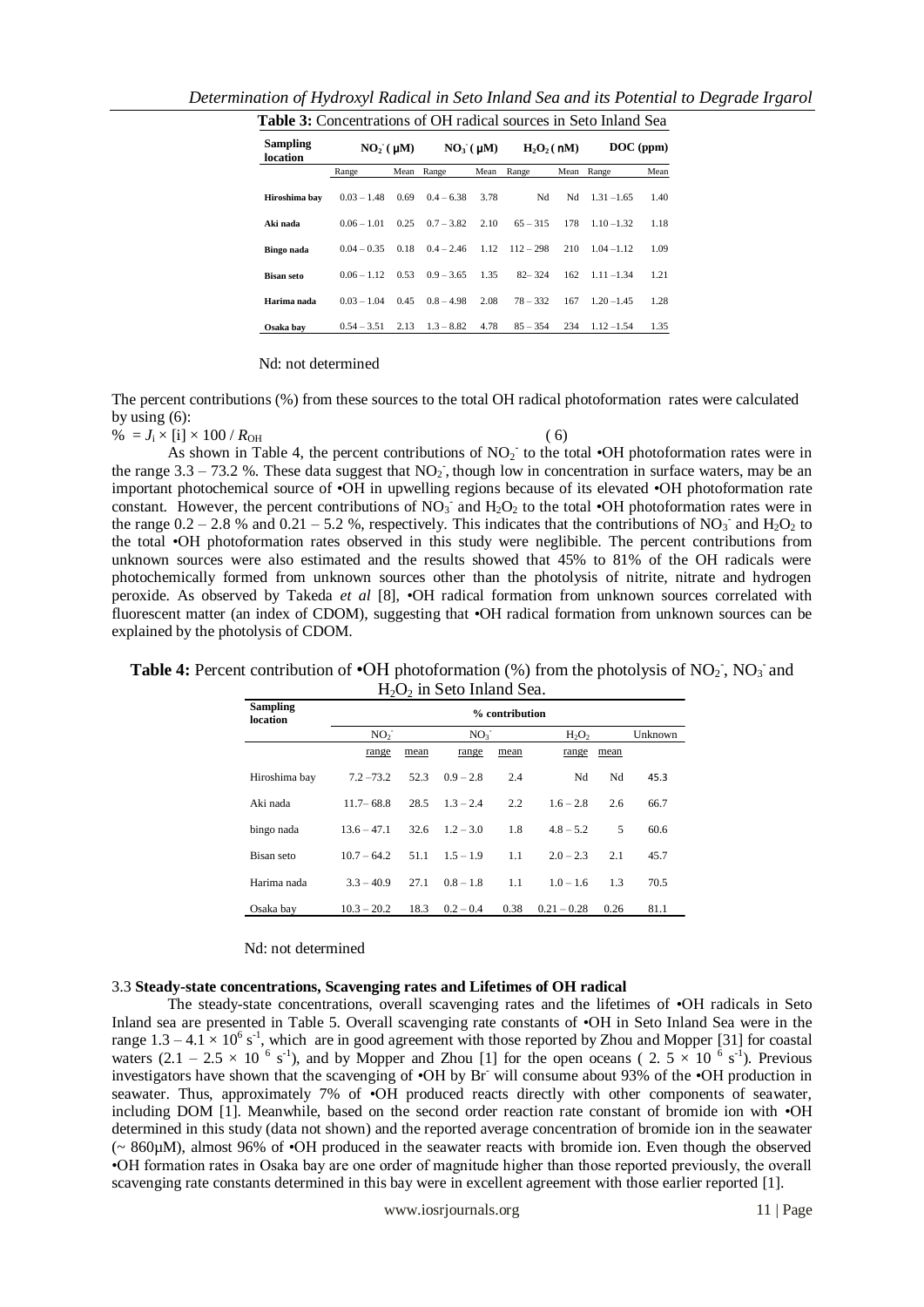The steady state concentrations of hydroxyl radicals which were calculated from the photo-formation rates and scavenging rate constants ranged from  $2.6 \times 10^{-18}$  M in Bingo nada to  $189 \times 10^{-18}$  M in Osaka bay. In the same manner, the reason for the elevated steady state concentrations of •OH in Osaka bay could be attributed to the exceptionally high formation rates of •OH in the region since the scavenging rate constants determined in each region were relatively constant throughout the entire sea, corroborating the assertion that bromide ion is the major scavenger of hydroxyl radicals in seawater.

As shown in Table 5, the lifetimes of OH radicals in Seto Inland Sea range from 0.29 to 0.55 µs. The extremely short lifetimes of •OH in seawater are reasonable because OH radicals react with the dissolved components in seawater at diffusion controlled rates ( $\sim 10^{-9} \text{ M}^{-1} \text{s}^{-1}$ ). The results obtained in this study corroborate the report of Zhou and Mopper *et al* [31] who showed that the lifetimes of OH in coastal waters are in the range  $0.47 - 0.4$ µs.

**Table 5:** Overall scavenging rate constants, steady-state concentrations and lifetimes of OH radicals in Seto Inland Sea

| <b>Sampling</b><br>location | Scavenging rate constant<br>$(10^6 s^{-1})$ | <b>Steady-state concentration</b><br>$(10^{-18} M)$ |              | Lifetime $(\mu s)$ |               |      |
|-----------------------------|---------------------------------------------|-----------------------------------------------------|--------------|--------------------|---------------|------|
|                             | range                                       | mean                                                | range        | mean               | range         | mean |
| Hiroshima                   | $2.6 - 4.1$                                 | 2.9                                                 | $3.1 - 12.1$ | 11.1               | $0.24 - 0.38$ | 0.34 |
| Aki nada                    | $2.2 - 2.9$                                 | 2.5                                                 | $5.5 - 12.2$ | 8.6                | $0.34 - 0.45$ | 0.41 |
| Bingo nada                  | $2.8 - 4.1$                                 | 3.4                                                 | $2.6 - 4.4$  | 3.9                | $0.24 - 0.35$ | 0.29 |
| Bisan seto                  | $2.5 - 3.2$                                 | 2.9                                                 | $5.2 - 13.2$ | 8.7                | $0.31 - 0.42$ | 0.34 |
| Harima nada                 | $2.7 - 3.6$                                 | 3.2                                                 | $8.2 - 17.4$ | 12.5               | $0.27 - 0.37$ | 0.32 |
| Osaka bay                   | $1.3 - 2.2$                                 | 1.8                                                 | $101 - 189$  | 158                | $0.44 - 0.70$ | 0.55 |

## 3.4 **Determination of second order rate constant of Irgarol with hydroxyl radicals**

We employed the standard competition kinetics method to determine the reaction rate constant of irgarol with •OH in air-saturated aqueous solution. Hydroxyl radical was generated by irradiating 1mM NO<sub>3</sub> in a 20-mL quartz cell. Benzene reacts with •OH in air-saturated solution yielding phenol, with a second order reaction rate of 7.8  $\times$  10<sup>°</sup> M<sup>-1</sup> s<sup>-1</sup> [15]. In experimental solution containing benzene without any other •OH scavenger, all •OH formed reacts with benzene to produce phenol. The total amount of phenol formed under this condition is denoted as [phenol]**o**. However, if irgarol is present in the experimental solution with benzene, both reactants compete for the •OH produced which leads to the attenuation of the signal intensity of phenol compared to the reaction of benzene with •OH in the absence of irgarol. In this system, the amount of phenol formed is a fraction of the total •OH generated which is denoted as phenol '.

Benzene + 
$$
\cdot
$$
OH  $\xrightarrow{k_1}$   $\rightarrow$  Phenol

\nIrgarol +  $\cdot$ OH  $\xrightarrow{k_2}$   $\rightarrow$  Product

\n(8)

In this study, we carried out a series of experiments by 10-min irradiation of  $1 \text{mM}$  NO<sub>3</sub> with 20  $\mu$ M irgarol varying the concentration of benzene from  $(20 - 80 \mu)$ . However, to determine the concentration of the [Phenol]<sub>o, a</sub> 1mM NO<sub>3</sub> was irradiated with 200 µM benzene in the absence of irgarol for 10 min. It has been established that 200  $\mu$ M benzene is sufficient to effectively scavenge all •OH formed from 1mM NO<sub>3</sub> [34]. Using equation 8, A plot of [phenol] $_0$  /[ phenol ]' vs [irgarol]  $\sqrt{ }$  [ benzene] for separate experiments with solutions of varying  $\lim_{n \to \infty}$  [benzene] ratio is shown in Fig. 3, where [phenol] and [phenol]  $\sin$  are the concentrations of phenol produced  $f(x)$  he reaction of benzene and  $\cdot$ OH in air-saturated solutions with and without irgarol respectively, [irgarol ] is the initial concentration of irgarol, [benzene] is the initial concentration of benzene,  $k_2$  is the reaction rate constant of irgarol with  $\cdot$ OH (M<sup>-1</sup>s<sup>-1</sup>) and  $k_1$  is the reaction rate constant of benzene with  $\cdot$ OH ( $M^{-1}s^{-1}$ ).

$$
[Phenol]_o / [Phenol]' = 1 + { (k_2 [~Irgarol]) / (k_1 [~Benzene]) }
$$
 (9)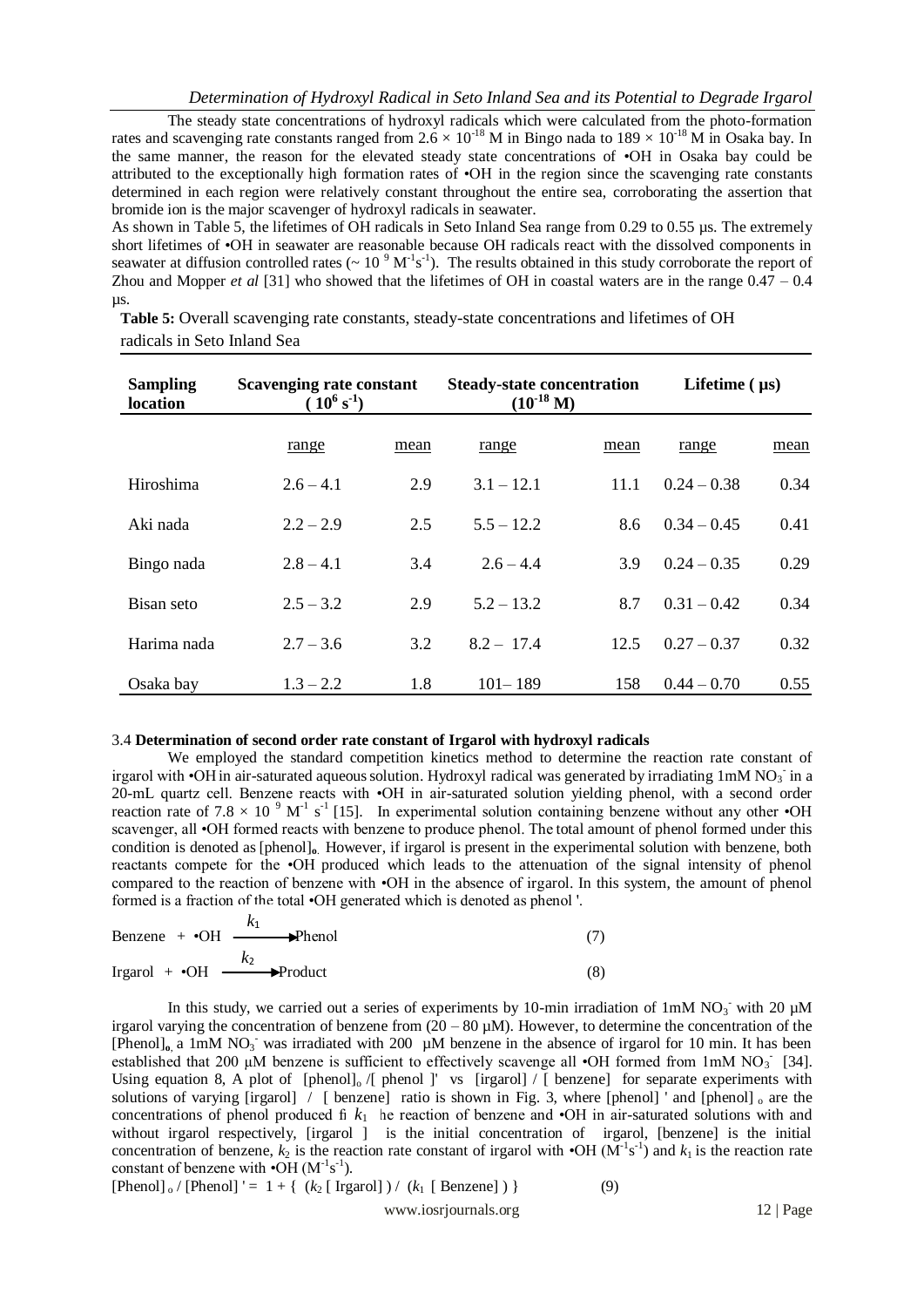Thus, the value of  $k_2$  estimated from the slope of this graph based on equation 9 was  $(9.7 \pm 0.52) \times 10^9$  M<sup>-1</sup> s<sup>-1</sup> (mean  $\pm$  standard deviation, n = 3).



**Figure 3:** Graph for the reaction of the rate constant for the reaction of Irgarol with hydroxyl radical. The values for the y-intercept and slope are 0.4379 and 0.8093, respectively. Correlation coefficient  $(r^2) = 0.9938$ 

## 3.5 **Environmental significance of OH radicals in seawater**

.

Hydroxyl radicals play an important role because of the elevated reaction rate constants towards a very wide variety of organic and inorganic compounds [15]. Due to its high reactivity with organic compounds,  $\cdot$ OH has been implicated in the degradation of recalcitrant organic compounds that are resistant to chemical, biological and direct photochemical decomposition. To examine the potency of OH radicals to degrade irgarol in seawater, we calculated the half-life  $(t_{\gamma})$  of the herbicidal compound, Irgarol, based on the •OH steady-state concentrations determined in this study and the results of our preliminary studies on the rate constant for the reaction of •OH with irgarol. Using the rate constant for the reaction of •OH with irgarol,  $k_{\text{OH-irgarol}}$ , of (9.7  $\pm$  $(0.52) \times 10^9$  and the •OH steady-state concentrations determined in this study (2.6 – 189  $\times 10^{-18}$  M), the calculated half-lives for Irgarol in the Seto Inland Sea due to the reaction with hydroxyl radicals, based on equation (10), were in the range 4.3-318 days.

$$
t_{1/2} = \ln 2 / k_{\text{OH-irgarol}} \times [\text{•OH}]_{\text{ss}} \tag{10}
$$

These data suggest that the reaction of •OH with Irgarol may be an important pathway for Irgarol degradation in the Seto Inland Sea, especially in region with high •OH production, such as the Osaka bay.

## **IV. CONCLUSION**

Photo-chemical formation of OH radicals in seawater samples has been investigated using benznene as a probe of OH radicals. Competition kinetics method was also employed to determine the rate constant for the reaction of hydroxyl radicals with irgarol. The steady state concentrations of •OH in seawater, which were calculated from the photo-production rates and scavenging rate constants were in the range  $2.6 - 189 \times 10^{18}$  M. The rate constant for the reaction •OH with irgarol was found to be  $(9.7 \pm 0.52) \times 10^9$  M<sup>-1</sup> s<sup>-1</sup>. Using the steady state concentrations of •OH determined in this study and the rate constant for the reaction of with hydroxyl radicals, the estimated half-lives for Irgarol due to the reaction with hydroxyl radicals in the Seto Inland Sea were in the range 4.3-318 days. However, it should be noted that the steady-state •OH concentrations in surface waters are calculated only based on the light flux representative of noon solar radiation intensity on May 1, 1998. Therefore, the steady-state concentrations of •OH may tend towards the upper limit and the time-weighted average •OH concentration may be less because of the variations in the solar irradiance by the time of the day. Hence, the estimated half-lives for Irgarol due to the reaction with hydroxyl radicals in the Seto Inland Sea might not be definitive because of the uncertainties inherent in the calculation of the steady concentrations of hydroxyl radicals.

## **V. Acknowledgements**

The authors acknowledge with thanks the Japan Society for the Promotion of Science for financial support through a Grant-in-Aid for Scientific Research (B) (18310010).

#### **REFERENCES**

- [1]. K. Mopper and X. Zhou, Hydroxyl radical photoproduction in the sea and its potential impact on marine processes. *Science, 250,* 1990, 661–664.
- [2]. P. P. Vaughan and N. V. Blough, Photochemical formation of hydroxyl radical by constituents of natural waters. *Environ. Sci.Technol. 32*, 1998, 2947–2953.
- [3]. W. J. Cooper, R. G. Zika, R. G. Petasne, and J. M. C. Plane, Photochemical formation of H<sub>2</sub>O<sub>2</sub> in natural waters exposed to sunlight. *Environ. Sci. Technol, 22,* 1988, 1156-1160.